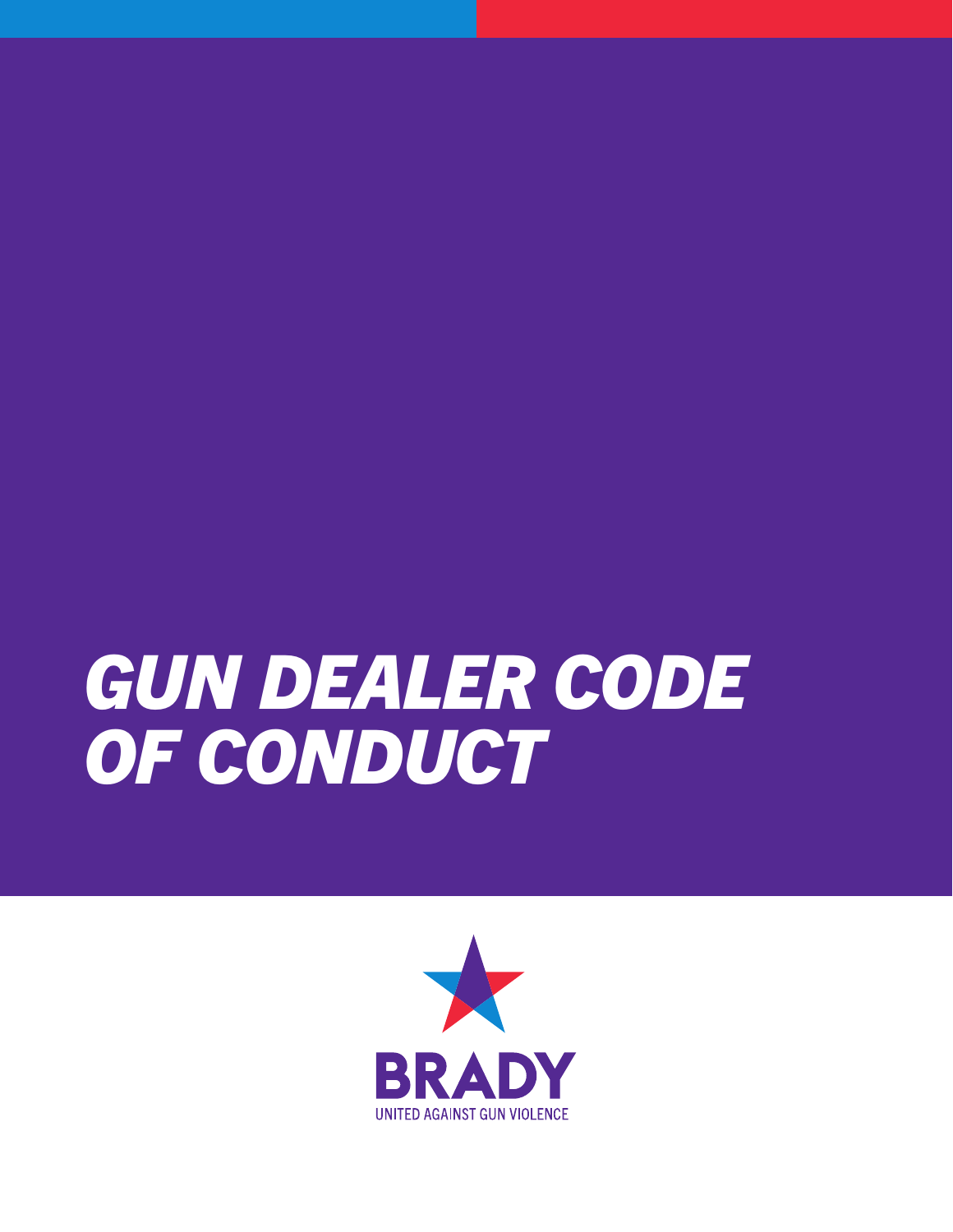The Gun Dealer Code of Conduct is a tool to highlight responsible firearms dealers and acknowledge the important role that responsible dealers play in gun violence prevention. It recognizes the role of firearms dealers in protecting the public from gun violence while providing firearms to law-abiding, responsible citizens who wish to exercise their right to keep and bear arms.

The Code is intended to prevent access of firearms to people who should not have them by encouraging firearms dealers to adopt responsible business practices and take reasonable measures to prevent straw purchasers, firearms traffickers, prohibited purchasers, and other dangerous people from acquiring firearms.

The Code is designed to address the foreseeable dangers that may arise when firearms dealers engage in negligent business practices that enable dangerous people access to guns used to injure and kill innocent people, and it sets forth the appropriate minimum standards to prevent such gun violence.

I/We, \_\_\_\_\_\_\_\_\_\_\_\_\_\_\_\_\_\_\_\_\_\_\_\_\_\_\_(dealer name), commit to take reasonable measures to:

## 1. PREVENT THE TRANSFER OF FIREARMS TO STRAW PURCHASERS OR FIREARMS TRAFFICKERS BY:

- a. Screening for indicators of straw purchases and firearms trafficking. Measures include but are not limited to: 1) asking questions of all prospective purchasers to determine if they are a legitimate, responsible purchaser; 2) asking all prospective purchasers if they have or will obtain sufficient training and knowledge of the firearm(s); and 3) asking all prospective purchasers whether they intend to provide the firearm to someone other than the prospective purchaser.
- b. Maintaining and reviewing requests received from any federal, state, or local law enforcement agency concerning guns later traced to crime. Identifying the names of purchasers that bought a gun later traced to crime and identifying any patterns in sales of guns later traced to crime may help you expand your best practices to avoid similar sales in the future.
- c. Ensuring that the name on the method of payment, if such name is provided on the method of payment, matches the name of the prospective purchaser.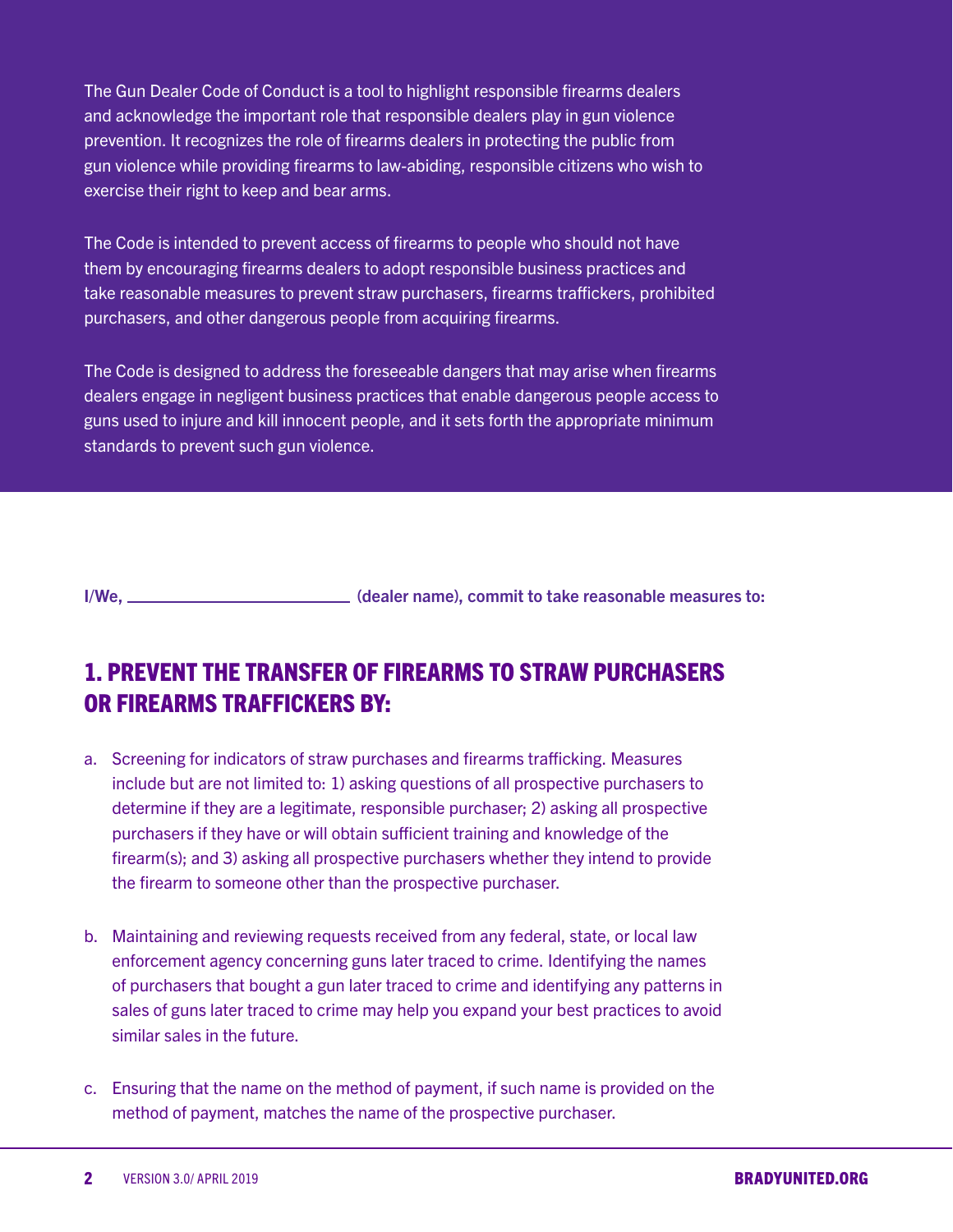- d. In the case of transfers of firearms that were purchased over the internet, the telephone, or by other electronic means, ensuring that the person who ordered and paid for the firearm is the same person who completes the transfer in person.
- e. Prohibiting dealer personnel from directing a customer as to how to answer questions or forms required to be completed in connection with the sale.
- f. Limiting purchases of firearms to one per 30 days per civilian, non-law enforcement customer.

# 2. PREVENT THE TRANSFER OF FIREARMS TO PERSONS PROHIBITED FROM PURCHASING FIREARMS AND PERSONS TOO DANGEROUS TO POSSESS FIREARMS BY:

- a. Refusing to transfer a firearm until a background check has been completed and the purchaser is cleared to purchase the firearm.
- b. Refusing to transfer guns or ammunition to any person that exhibits signs of alcohol intoxication, drug use or possession, or cognitive or mental instability.
- c. In addition to performing a background check, searching available state court and criminal government databases that may provide information on whether the prospective purchaser is prohibited.
- d. Refusing to transfer a firearm to a person if you or your staff have information that person may be a danger to themselves or others.
- e. Refusing to sell firearms at gun shows unless all firearm sales at such shows require the completion of a background check.
- f. Performing background checks for private sellers for a reasonable fee.

| Signed             | <b>Date</b> |
|--------------------|-------------|
| <b>Dealer Name</b> | City, State |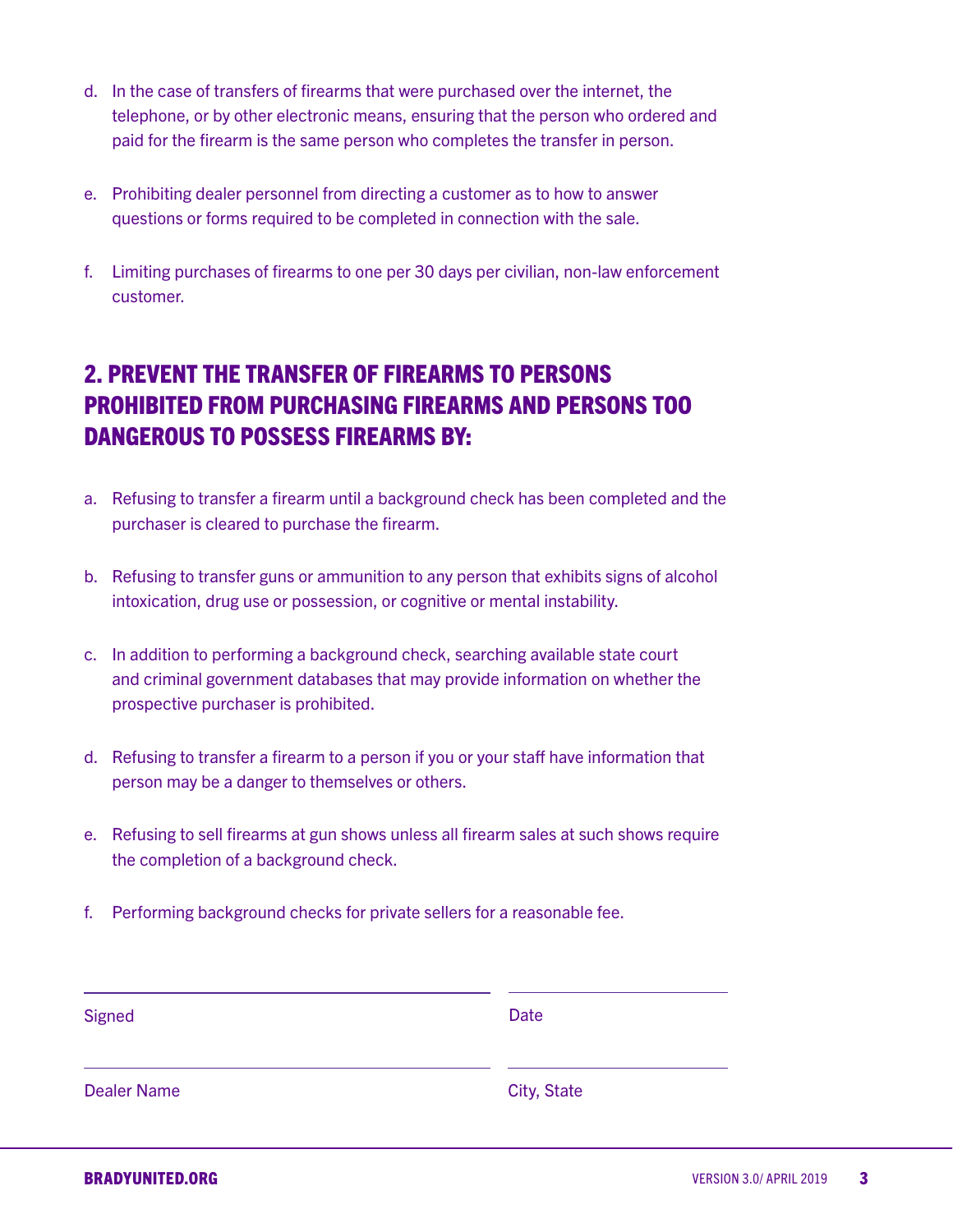#### 3. PREVENT THE THEFT OF FIREARMS AND AMMUNITION BY:

- a. Developing and implementing a plan to protect inventory that includes precautions such as adequate locks, exterior lighting, surveillance cameras, alarm systems, and other anti-theft measures and practices. The plan shall also address the safe storage of weapons and ammunition that are displayed during business hours.
- b. Electronically recording the make, model, caliber or gauge, and serial number of all firearms that are acquired into inventory no later than one business day after their acquisition and electronically recording their purchaser no later than one business day after their disposition. Maintain monthly backups of these records in a secure manner. Conduct a daily electronic inventory check for all firearms acquired but not yet disposed of.
- c. Electronically recording the make, model, caliber or gauge, and serial number of all firearms temporarily in your possession during the conduct of an internet or private sale.
- d. Providing immediate notification of any and all loss or theft of any firearms to local and federal law enforcement authorities.

#### 4. ADOPT REASONABLE EMPLOYMENT PRACTICES AND POLICIES TO ENSURE MAXIMUM COMPLIANCE WITH THE LAW BY:

- a. Requiring each employee to pass a pre-employment background check, which includes a criminal history check that is the same as what firearms purchasers have to complete, and contact with a prospective employee's references and prior employment.
- b. Requiring each employee who transfers firearms to attend a training session prior to transferring any firearms. The training session shall cover, at a minimum, the law governing firearm transfers; how to recognize straw purchases; how to recognize indicators that a person is attempting to purchase firearms illegally and may be diverting them

PLEASE INITIAL IF YOU IF YOU WOULD **CURRENTLY** HAVE A PRACTICE IN PLACE PLEASE INITIAL CONSIDER PUTTING A PRACTICE IN PLACE